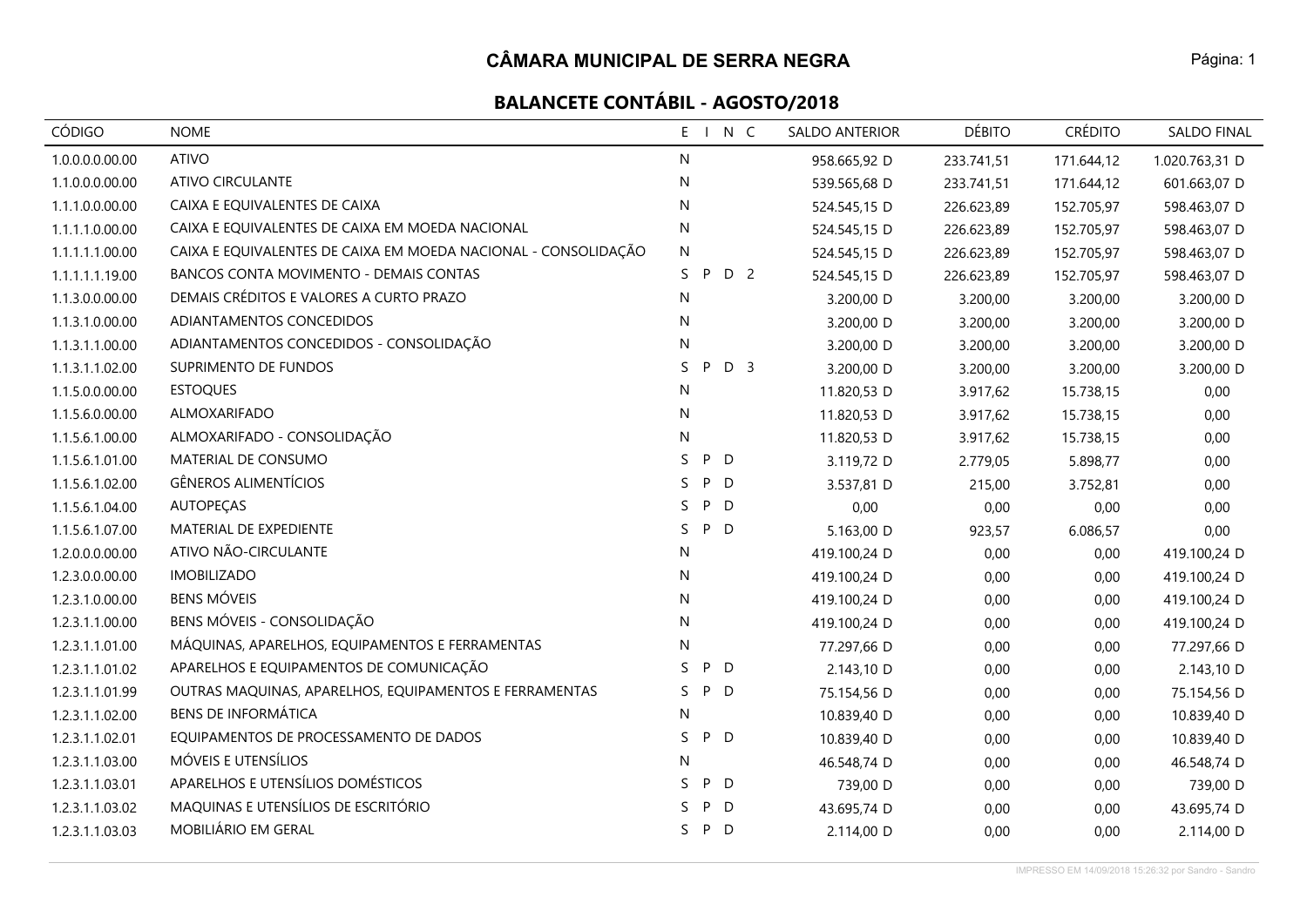| CÓDIGO          | <b>NOME</b>                                                             | E<br>$\blacksquare$ |     | N C | SALDO ANTERIOR | <b>DÉBITO</b> | <b>CRÉDITO</b> | <b>SALDO FINAL</b> |
|-----------------|-------------------------------------------------------------------------|---------------------|-----|-----|----------------|---------------|----------------|--------------------|
| 1.2.3.1.1.04.00 | MATERIAIS CULTURAIS, EDUCACIONAIS E DE COMUNICAÇÃO                      | N                   |     |     | 8.543,20 D     | 0,00          | 0,00           | 8.543,20 D         |
| 1.2.3.1.1.04.05 | EQUIPAMENTOS PARA ÁUDIO, VÍDEO E FOTO                                   | S                   | P   | D   | 8.543,20 D     | 0,00          | 0,00           | 8.543,20 D         |
| 1.2.3.1.1.05.00 | <b>VEÍCULOS</b>                                                         | N                   |     |     | 110.079,00 D   | 0,00          | 0,00           | 110.079,00 D       |
| 1.2.3.1.1.05.01 | VEÍCULOS EM GERAL                                                       | S                   | P   | D   | 110.079,00 D   | 0,00          | 0,00           | 110.079,00 D       |
| 1.2.3.1.1.99.00 | DEMAIS BENS MÓVEIS                                                      | N                   |     |     | 165.792,24 D   | 0,00          | 0,00           | 165.792,24 D       |
| 1.2.3.1.1.99.99 | OUTROS BENS MÓVEIS                                                      | S                   | P D |     | 165.792,24 D   | 0,00          | 0,00           | 165.792,24 D       |
| 2.0.0.0.0.00.00 | PASSIVO E PATRIMÔNIO LÍQUIDO                                            | N                   |     |     | 577.685,85 C   | 173.454,79    | 180.968,06     | 585.199,12 C       |
| 2.1.0.0.0.00.00 | PASSIVO CIRCULANTE                                                      | N                   |     |     | 167.525,05 C   | 173.454,79    | 180.968,06     | 175.038,32 C       |
| 2.1.1.0.0.00.00 | OBRIGAÇÕES TRABALHISTAS, PREVIDENCIÁRIAS E ASSISTENCIAIS A PAGAR A CU N |                     |     |     | 143.681,12 C   | 130.819,00    | 139.012,98     | 151.875,10 C       |
| 2.1.1.1.0.00.00 | PESSOAL A PAGAR                                                         | N                   |     |     | 106.987,20 C   | 104.611,08    | 112.078,72     | 114.454,84 C       |
| 2.1.1.1.1.00.00 | PESSOAL A PAGAR - CONSOLIDAÇÃO                                          | N                   |     |     | 106.987,20 C   | 104.611,08    | 112.078,72     | 114.454,84 C       |
| 2.1.1.1.1.01.00 | PESSOAL A PAGAR                                                         | N                   |     |     | 106.987,20 C   | 104.611,08    | 112.078,72     | 114.454,84 C       |
| 2.1.1.1.1.01.01 | SALÁRIOS, REMUNERAÇÕES E BENEFÍCIOS (F)                                 | S.                  | P C |     | 74.548,38 C    | 100.872,26    | 107.978,72     | 81.654,84 C        |
| 2.1.1.1.1.01.12 | DECIMO TERCEIRO SALÁRIO (F)                                             | S.                  | P C |     | 28.700,00 C    | 0,00          | 4.100,00       | 32.800,00 C        |
| 2.1.1.1.1.01.13 | FÉRIAS (F)                                                              | S                   | P C |     | 3.738,82 C     | 3.738,82      | 0,00           | 0,00               |
| 2.1.1.4.0.00.00 | <b>ENCARGOS SOCIAIS A PAGAR</b>                                         | N                   |     |     | 36.693,92 C    | 26.207,92     | 26.934,26      | 37.420,26 C        |
| 2.1.1.4.1.00.00 | ENCARGOS SOCIAIS A PAGAR - CONSOLIDAÇÃO                                 | N                   |     |     | 13.678,04 C    | 3.192,04      | 1.846,78       | 12.332,78 C        |
| 2.1.1.4.1.05.00 | <b>FGTS</b>                                                             | N                   |     |     | 5.474,04 C     | 3.192,04      | 674,78         | 2.956,78 C         |
| 2.1.1.4.1.05.01 | FGTS (F)                                                                | S.                  | P C |     | 5.474,04 C     | 3.192,04      | 674,78         | 2.956,78 C         |
| 2.1.1.4.1.98.00 | OUTROS ENCARGOS SOCIAIS                                                 | N                   |     |     | 8.204,00 C     | 0,00          | 1.172,00       | 9.376,00 C         |
| 2.1.1.4.1.98.01 | OUTROS ENCARGOS SOCIAIS (F)                                             | S.                  | P C |     | 8.204,00 C     | 0,00          | 1.172,00       | 9.376,00 C         |
| 2.1.1.4.3.00.00 | ENCARGOS SOCIAIS A PAGAR - INTER OFSS - UNIÃO                           | N                   |     |     | 0,00           | 0,00          | 2.653,00       | 2.653,00 C         |
| 2.1.1.4.3.05.00 | <b>FGTS</b>                                                             | N                   |     |     | 0,00           | 0,00          | 2.653,00       | 2.653,00 C         |
| 2.1.1.4.3.05.01 | FGTS (F)                                                                | S.                  | P C |     | 0,00           | 0,00          | 2.653,00       | 2.653,00 C         |
| 2.1.1.4.4.00.00 | ENCARGOS SOCIAIS A PAGAR - INTER OFSS - ESTADO                          | N                   |     |     | 23.015,88 C    | 23.015,88     | 22.434,48      | 22.434,48 C        |
| 2.1.1.4.4.98.00 | OUTROS ENCARGOS SOCIAIS                                                 | N                   |     |     | 23.015,88 C    | 23.015,88     | 22.434,48      | 22.434,48 C        |
| 2.1.1.4.4.98.01 | OUTROS ENCARGOS SOCIAIS (F)                                             | S.                  | P C |     | 23.015,88 C    | 23.015,88     | 22.434,48      | 22.434,48 C        |
| 2.1.3.0.0.00.00 | FORNECEDORES E CONTAS A PAGAR A CURTO PRAZO                             | N                   |     |     | 450,19 C       | 14.668,44     | 16.367,16      | 2.148,91 C         |
| 2.1.3.1.0.00.00 | FORNECEDORES E CONTAS A PAGAR NACIONAIS A CURTO PRAZO                   | N                   |     |     | 450,19 C       | 14.668,44     | 16.367,16      | 2.148,91 C         |
| 2.1.3.1.1.00.00 | FORNECEDORES E CONTAS A PAGAR NACIONAIS A CURTO PRAZO - CONSOLIDA N     |                     |     |     | 450,19 C       | 14.668,44     | 16.367,16      | 2.148,91 C         |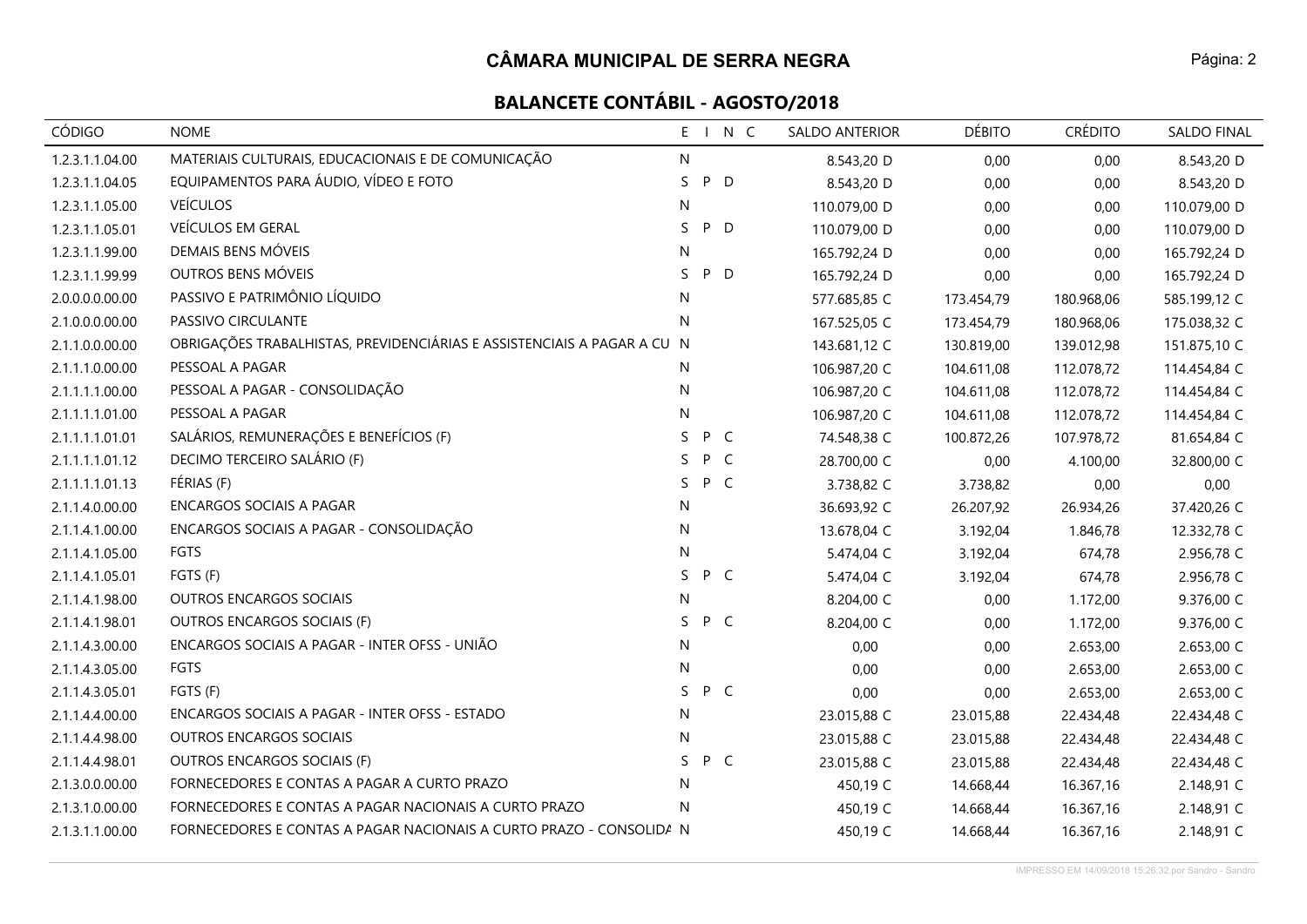| <b>CÓDIGO</b>   | <b>NOME</b>                                          | $E_{\perp}$ |     | N C            | SALDO ANTERIOR | <b>DÉBITO</b> | <b>CRÉDITO</b> | <b>SALDO FINAL</b> |
|-----------------|------------------------------------------------------|-------------|-----|----------------|----------------|---------------|----------------|--------------------|
| 2.1.3.1.1.01.00 | FORNECEDORES NACIONAIS                               | N           |     |                | 450,19 C       | 14.668,44     | 16.367,16      | 2.148,91 C         |
| 2.1.3.1.1.01.01 | FORNECEDORES NÃO PARCELADOS A PAGAR (F)              | S           | P   | C <sub>3</sub> | 0,00           | 940,00        | 940,00         | 0,00               |
| 2.1.3.1.1.01.02 | FORNECEDORES PARCELADOS A PAGAR (F)                  | S.          | P   | C <sub>3</sub> | 450,19 C       | 13.728,44     | 15.427,16      | 2.148,91 C         |
| 2.1.8.0.0.00.00 | DEMAIS OBRIGAÇÕES A CURTO PRAZO                      | N           |     |                | 23.393,74 C    | 27.967,35     | 25.587,92      | 21.014,31 C        |
| 2.1.8.8.0.00.00 | <b>VALORES RESTITUÍVEIS</b>                          | N           |     |                | 21.553,74 C    | 22.789,35     | 21.268,60      | 20.032,99 C        |
| 2.1.8.8.1.00.00 | VALORES RESTITUÍVEIS - CONSOLIDAÇÃO                  | N           |     |                | 21.553,74 C    | 22.789,35     | 21.268,60      | 20.032,99 C        |
| 2.1.8.8.1.01.00 | CONSIGNAÇÕES                                         | N           |     |                | 21.553,74 C    | 22.269,57     | 20.748,82      | 20.032,99 C        |
| 2.1.8.8.1.01.02 | CONTRIBUIÇÕES AO RGPS (F)                            | S           | P C |                | 10.673,88 C    | 10.052,85     | 9.028,61       | 9.649,64 C         |
| 2.1.8.8.1.01.04 | IMPOSTO SOBRE A RENDA RETIDO NA FONTE - IRRF (F)     | S           | P   | $\mathsf{C}$   | 7.318,45 C     | 7.318,45      | 6.821,91       | 6.821,91 C         |
| 2.1.8.8.1.01.10 | PENSÃO ALIMENTÍCIA (F)                               | S.          | P   | $\mathsf{C}$   | 0,00           | 1.336,86      | 1.336,86       | 0,00               |
| 2.1.8.8.1.01.15 | RETENÇÕES - EMPRÉSTIMOS E FINANCIAMENTOS (F)         | S.          | P.  | C <sub>3</sub> | 3.348,33 C     | 3.348,33      | 3.348,36       | 3.348,36 C         |
| 2.1.8.8.1.01.99 | OUTROS CONSIGNATÁRIOS (F)                            | S.          | P   | C <sub>3</sub> | 213,08 C       | 213,08        | 213,08         | 213,08 C           |
| 2.1.8.8.1.04.00 | DEPÓSITOS NÃO JUDICIAIS                              | N           |     |                | 0,00           | 519,78        | 519,78         | 0,00               |
| 2.1.8.8.1.04.99 | OUTROS DEPÓSITOS (F)                                 | S.          | P   | C <sub>3</sub> | 0,00           | 519,78        | 519,78         | 0,00               |
| 2.1.8.9.0.00.00 | OUTRAS OBRIGAÇÕES A CURTO PRAZO                      | N           |     |                | 1.840,00 C     | 5.178,00      | 4.319,32       | 981,32 C           |
| 2.1.8.9.1.00.00 | OUTRAS OBRIGAÇÕES A CURTO PRAZO - CONSOLIDAÇÃO       | N           |     |                | 0,00           | 3.200,00      | 3.200,00       | 0,00               |
| 2.1.8.9.1.03.00 | SUPRIMENTOS DE FUNDOS A PAGAR (F)                    | S.          | P   | C <sub>3</sub> | 0,00           | 3.200,00      | 3.200,00       | 0,00               |
| 2.1.8.9.3.00.00 | OUTRAS OBRIGAÇÕES A CURTO PRAZO - INTER OFSS - UNIÃO | N           |     |                | 1.840,00 C     | 1.978,00      | 1.119,32       | 981,32 C           |
| 2.1.8.9.3.01.00 | OUTRAS OBRIGAÇÕES A CURTO PRAZO (F)                  | S.          | P C |                | 1.840,00 C     | 1.978,00      | 1.119,32       | 981,32 C           |
| 2.3.0.0.0.00.00 | PATRIMÔNIO LIQUIDO                                   | N           |     |                | 410.160,80 C   |               | 0,00<br>0,00   | 410.160,80 C       |
| 2.3.1.0.0.00.00 | PATRIMÔNIO SOCIAL E CAPITAL SOCIAL                   | N           |     |                | 416.347,07 C   |               | 0,00<br>0,00   | 416.347,07 C       |
| 2.3.1.1.0.00.00 | PATRIMÔNIO SOCIAL                                    | N           |     |                | 416.347,07 C   |               | 0,00<br>0,00   | 416.347,07 C       |
| 2.3.1.1.1.00.00 | PATRIMÔNIO SOCIAL - CONSOLIDAÇÃO                     | S.          | P C |                | 416.347,07 C   |               | 0,00<br>0,00   | 416.347,07 C       |
| 2.3.7.0.0.00.00 | RESULTADOS ACUMULADOS                                | N           |     |                | 6.186,27 D     |               | 0,00<br>0,00   | 6.186,27 D         |
| 2.3.7.1.0.00.00 | SUPERÁVITS OU DÉFICITS ACUMULADOS                    | N           |     |                | 6.186,27 D     |               | 0,00<br>0,00   | 6.186,27 D         |
| 2.3.7.1.1.00.00 | SUPERÁVITS OU DÉFICITS ACUMULADOS - CONSOLIDAÇÃO     | N           |     |                | 6.569.872,38 D |               | 0,00<br>0,00   | 6.569.872,38 D     |
| 2.3.7.1.1.01.00 | SUPERÁVITS OU DÉFICITS DO EXERCÍCIO                  | S.          | P C |                | 0,00           |               | 0,00<br>0,00   | 0,00               |
| 2.3.7.1.1.02.00 | SUPERÁVITS OU DÉFICITS DE EXERCÍCIOS ANTERIORES      | S.          | P   | $\mathsf{C}$   | 6.544.797,40 D |               | 0,00<br>0,00   | 6.544.797,40 D     |
| 2.3.7.1.1.03.00 | AJUSTES DE EXERCÍCIOS ANTERIORES                     | N           |     |                | 25.074,98 D    |               | 0,00<br>0,00   | 25.074,98 D        |
| 2.3.7.1.1.03.03 | DEMAIS AJUSTES DE EXERCÍCIOS ANTERIORES              | S P C       |     |                | 25.074,98 D    | 0,00          | 0,00           | 25.074,98 D        |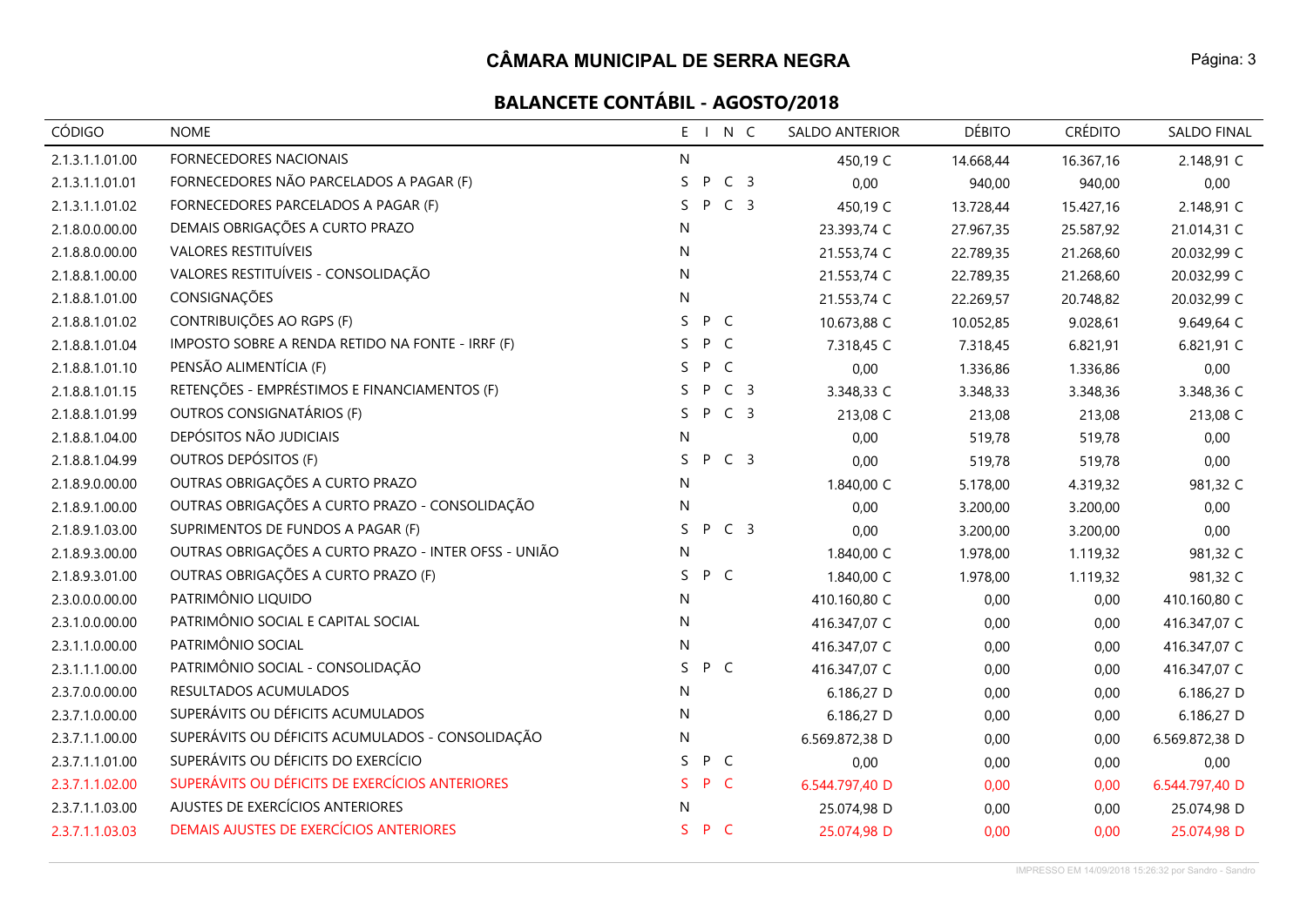| CÓDIGO          | <b>NOME</b>                                                           |    | E I N C | <b>SALDO ANTERIOR</b> |            | <b>DÉBITO</b> | <b>CRÉDITO</b> | SALDO FINAL    |
|-----------------|-----------------------------------------------------------------------|----|---------|-----------------------|------------|---------------|----------------|----------------|
| 2.3.7.1.2.00.00 | SUPERÁVITS OU DÉFICITS ACUMULADOS - INTRA OFSS                        | N  |         | 6.803.093,85 C        |            | 0,00          | 0,00           | 6.803.093,85 C |
| 2.3.7.1.2.01.00 | SUPERÁVITS OU DÉFICITS DO EXERCÍCIO                                   | S  | P C     | 0,00                  |            | 0,00          | 0,00           | 0,00           |
| 2.3.7.1.2.02.00 | SUPERÁVITS OU DÉFICITS DE EXERCÍCIOS ANTERIORES                       | S. | P C     | 6.803.093,85 C        |            | 0,00          | 0,00           | 6.803.093,85 C |
| 2.3.7.1.3.00.00 | SUPERÁVITS OU DÉFICITS ACUMULADOS - INTER OFSS - UNIÃO                | N  |         | 239.407,74 D          |            | 0,00          | 0,00           | 239.407,74 D   |
| 2.3.7.1.3.02.00 | SUPERÁVITS OU DÉFICITS DE EXERCÍCIOS ANTERIORES                       | S. | P C     | 239.407,74 D          |            | 0,00          | 0,00           | 239.407,74 D   |
| 3.0.0.0.0.00.00 | VARIAÇÃO PATRIMONIAL DIMINUTIVA                                       | N  |         | 1.182.119,93 D        |            | 168.715,88    | 0,00           | 1.350.835,81 D |
| 3.1.0.0.0.00.00 | PESSOAL E ENCARGOS                                                    | N  |         | 1.020.897,05 D        | 139.012,98 |               | 0,00           | 1.159.910,03 D |
| 3.1.1.0.0.00.00 | REMUNERAÇÃO A PESSOAL                                                 | N  |         | 822.300,54 D          |            | 112.078,72    | 0,00           | 934.379,26 D   |
| 3.1.1.1.0.00.00 | REMUNERAÇÃO A PESSOAL ATIVO CIVIL - ABRANGIDOS PELO RPPS              | N  |         | 1.979,89 D            |            | 0,00          | 0,00           | 1.979,89 D     |
| 3.1.1.1.1.00.00 | REMUNERAÇÃO A PESSOAL ATIVO CIVIL - ABRANGIDOS PELO RPPS - CONSOLID N |    |         | 1.979,89 D            |            | 0,00          | 0,00           | 1.979,89 D     |
| 3.1.1.1.1.01.00 | VENCIMENTOS E VANTAGENS FIXAS - PESSOAL CIVIL - RPPS                  | N  |         | 1.979,89 D            |            | 0,00          | 0,00           | 1.979,89 D     |
| 3.1.1.1.1.01.23 | FÉRIAS - ABONO PECUNIÁRIO                                             | S. | P D     | 1.979,89 D            |            | 0,00          | 0,00           | 1.979,89 D     |
| 3.1.1.2.0.00.00 | REMUNERAÇÃO A PESSOAL ATIVO CIVIL - ABRANGIDOS PELO RGPS              | N  |         | 820.320,65 D          |            | 112.078,72    | 0,00           | 932.399,37 D   |
| 3.1.1.2.1.00.00 | REMUNERAÇÃO A PESSOAL ATIVO CIVIL - ABRANGIDOS PELO RGPS - CONSOLID N |    |         | 820.320,65 D          |            | 112.078,72    | 0,00           | 932.399,37 D   |
| 3.1.1.2.1.01.00 | VENCIMENTOS E VANTAGENS FIXAS - PESSOAL CIVIL - RGPS                  | N  |         | 820.320,65 D          |            | 112.078,72    | 0,00           | 932.399,37 D   |
| 3.1.1.2.1.01.01 | VENCIMENTOS E SALÁRIOS                                                | S. | P D     | 382.914,13 D          |            | 48.344,86     | 0,00           | 431.258,99 D   |
| 3.1.1.2.1.01.22 | 13º SALÁRIO                                                           | S  | P<br>D  | 28.700,00 D           |            | 4.100,00      | 0,00           | 32.800,00 D    |
| 3.1.1.2.1.01.23 | FÉRIAS - ABONO PECUNIÁRIO                                             | S  | P D     | 15.355,72 D           |            | 0,00          | 0,00           | 15.355,72 D    |
| 3.1.1.2.1.01.24 | FÉRIAS - ABONO CONSTITUCIONAL                                         | S. | P D     | 9.307,43 D            |            | 0,00          | 0,00           | 9.307,43 D     |
| 3.1.1.2.1.01.31 | <b>SUBSÍDIOS</b>                                                      | S. | P<br>D  | 378.350,00 D          |            | 54.050,00     | 0,00           | 432.400,00 D   |
| 3.1.1.2.1.01.99 | OUTROS VENCIMENTOS E VANTAGENS FIXAS - PESSOAL CIVIL RGPS             | S. | P D     | 5.693,37 D            |            | 5.583,86      | 0,00           | 11.277,23 D    |
| 3.1.2.0.0.00.00 | <b>ENCARGOS PATRONAIS</b>                                             | N  |         | 198.596,51 D          |            | 26.934,26     | 0,00           | 225.530,77 D   |
| 3.1.2.2.0.00.00 | <b>ENCARGOS PATRONAIS - RGPS</b>                                      | N  |         | 172.942,86 D          |            | 23.606,48     | 0,00           | 196.549,34 D   |
| 3.1.2.2.1.00.00 | ENCARGOS PATRONAIS - RGPS - CONSOLIDAÇÃO                              | N  |         | 172.942,86 D          |            | 23.606,48     | 0,00           | 196.549,34 D   |
| 3.1.2.2.1.01.00 | CONTRIBUIÇÕES PREVIDENCIÁRIAS - INSS                                  | S  | P D     | 172.942,86 D          |            | 23.606,48     | 0,00           | 196.549,34 D   |
| 3.1.2.3.0.00.00 | <b>ENCARGOS PATRONAIS - FGTS</b>                                      | N  |         | 25.653,65 D           |            | 3.327,78      | 0,00           | 28.981,43 D    |
| 3.1.2.3.1.00.00 | ENCARGOS PATRONAIS - FGTS - CONSOLIDAÇÃO                              | N  |         | 25.653,65 D           |            | 3.327,78      | 0,00           | 28.981,43 D    |
| 3.1.2.3.1.01.00 | <b>FGTS</b>                                                           | S. | P D     | 25.653,65 D           |            | 3.327,78      | 0,00           | 28.981,43 D    |
| 3.3.0.0.0.00.00 | USO DE BENS, SERVIÇOS E CONSUMO DE CAPITAL FIXO                       | N  |         | 161.222,88 D          |            | 29.702,90     | 0,00           | 190.925,78 D   |
| 3.3.1.0.0.00.00 | USO DE MATERIAL DE CONSUMO                                            | N  |         | 36.317,08 D           |            | 15.738,15     | 0,00           | 52.055,23 D    |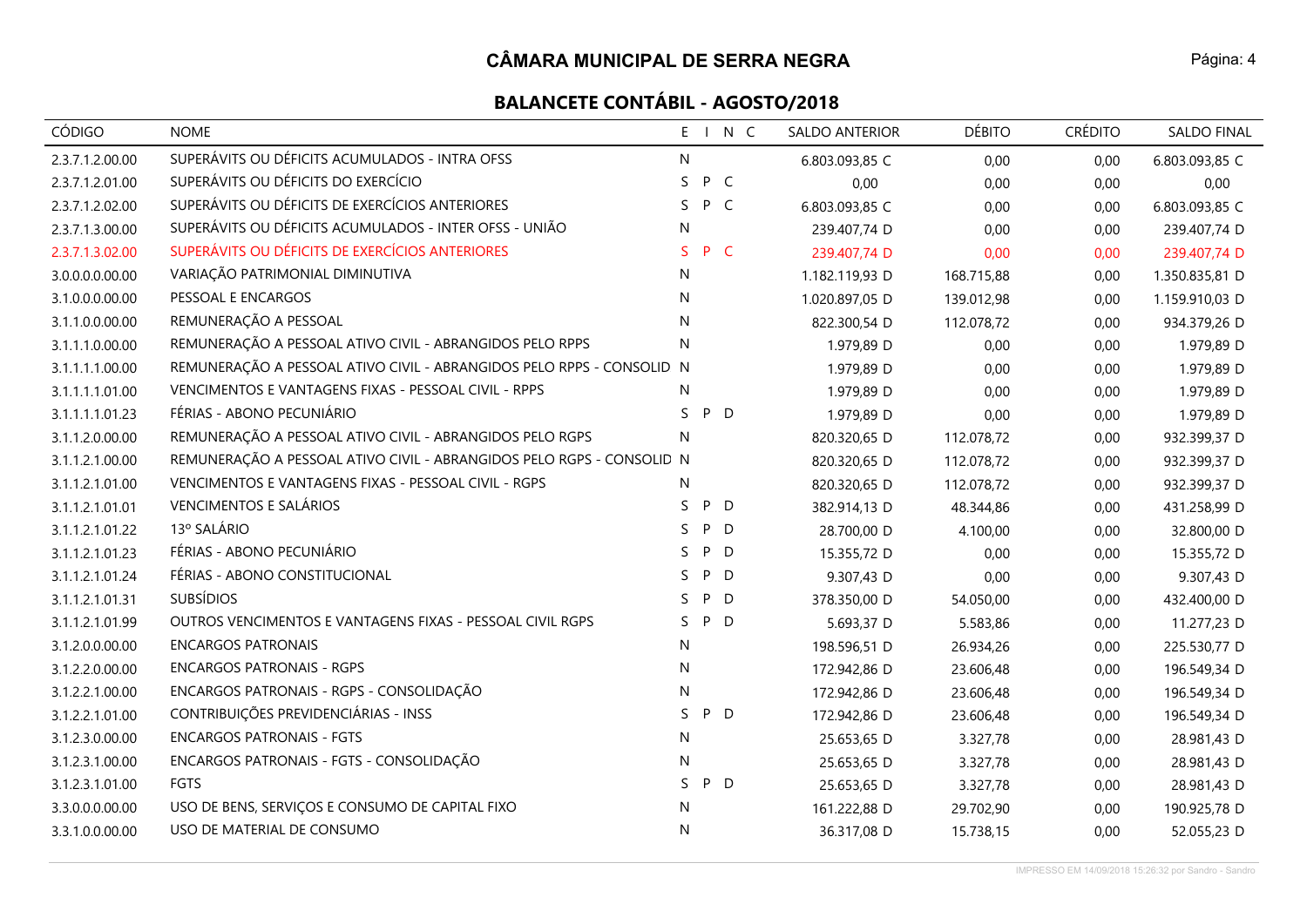| <b>CÓDIGO</b>   | <b>NOME</b>                                                          |         | E I N C | SALDO ANTERIOR | <b>DÉBITO</b> | <b>CRÉDITO</b> | <b>SALDO FINAL</b> |
|-----------------|----------------------------------------------------------------------|---------|---------|----------------|---------------|----------------|--------------------|
| 3.3.1.1.0.00.00 | CONSUMO DE MATERIAL                                                  | N       |         | 36.317,08 D    | 15.738,15     | 0,00           | 52.055,23 D        |
| 3.3.1.1.1.00.00 | CONSUMO DE MATERIAL - CONSOLIDAÇÃO                                   | N       |         | 36.317,08 D    | 15.738,15     | 0,00           | 52.055,23 D        |
| 3.3.1.1.1.06.00 | GÊNEROS ALIMENTAÇÃO                                                  | S       | P D     | 9.055,51 D     | 3.752,81      | 0,00           | 12.808,32 D        |
| 3.3.1.1.1.16.00 | MATERIAL DE EXPEDIENTE                                               | P<br>S  | D       | 12.207,00 D    | 6.086,57      | 0,00           | 18.293,57 D        |
| 3.3.1.1.1.39.00 | MATERIAL PARA MANUTENÇÃO DE VEÍCULOS                                 | S       | P D     | 2.118,29 D     | 0,00          | 0,00           | 2.118,29 D         |
| 3.3.1.1.1.99.00 | OUTROS MATERIAIS DE CONSUMO                                          | S.      | P D     | 12.936,28 D    | 5.898,77      | 0,00           | 18.835,05 D        |
| 3.3.2.0.0.00.00 | SERVIÇOS                                                             | N       |         | 124.905,80 D   | 13.964,75     | 0,00           | 138.870,55 D       |
| 3.3.2.2.0.00.00 | SERVIÇOS TERCEIROS - PESSOA FÍSICA                                   | N       |         | 13.236,60 D    | 1.199,32      | 0,00           | 14.435,92 D        |
| 3.3.2.2.1.00.00 | SERVIÇOS TERCEIROS - PESSOA FÍSICA - CONSOLIDAÇÃO                    | N       |         | 13.236,60 D    | 1.199,32      | 0,00           | 14.435,92 D        |
| 3.3.2.2.1.11.00 | MANUTENÇÃO E CONSERVAÇÃO                                             | S       | P D     | 410,00 D       | 0,00          | 0,00           | 410,00 D           |
| 3.3.2.2.1.16.00 | <b>ESTAGIÁRIOS</b>                                                   | S<br>P  | D       | 12.266,60 D    | 1.119,32      | 0,00           | 13.385,92 D        |
| 3.3.2.2.1.99.00 | OUTROS SERVIÇOS PRESTADOS POR PESSOA FÍSICA                          | S.      | P D     | 560,00 D       | 80,00         | 0,00           | 640,00 D           |
| 3.3.2.3.0.00.00 | SERVIÇOS TERCEIROS - PESSOA JURÍDICA                                 | N       |         | 111.669,20 D   | 12.765,43     | 0,00           | 124.434,63 D       |
| 3.3.2.3.1.00.00 | SERVIÇOS TERCEIROS - PESSOA JURÍDICA - CONSOLIDAÇÃO                  | N       |         | 111.669,20 D   | 12.765,43     | 0,00           | 124.434,63 D       |
| 3.3.2.3.1.04.00 | COMUNICAÇÃO                                                          | S       | P D     | 7.671,12 D     | 1.035,77      | 0,00           | 8.706,89 D         |
| 3.3.2.3.1.05.00 | PUBLICIDADE                                                          | P<br>S. | D       | 3.667,07 D     | 330,00        | 0,00           | 3.997,07 D         |
| 3.3.2.3.1.06.00 | MANUTENÇÃO E CONSERVAÇÃO                                             | S.      | P<br>D  | 1.755,00 D     | 0,00          | 0,00           | 1.755,00 D         |
| 3.3.2.3.1.10.00 | LOCAÇÕES                                                             | S.      | P D     | 6.356,00 D     | 908,00        | 0,00           | 7.264,00 D         |
| 3.3.2.3.1.11.00 | SERVIÇOS RELACIONADOS A TECNOLOGIA DA INFORMAÇÃO                     | S.      | P D     | 22.800,00 D    | 3.800,00      | 0,00           | 26.600,00 D        |
| 3.3.2.3.1.25.00 | HOSPEDAGENS                                                          | P<br>S. | D       | 2.588,76 D     | 0,00          | 0,00           | 2.588,76 D         |
| 3.3.2.3.1.29.00 | SEGUROS EM GERAL                                                     | S.      | P D     | 3.578,03 D     | 0,00          | 0,00           | 3.578,03 D         |
| 3.3.2.3.1.56.00 | PASSAGENS E DESPESAS COM LOCOMOÇÃO                                   | S.<br>P | D       | 9.427,93 D     | 395,89        | 0,00           | 9.823,82 D         |
| 3.3.2.3.1.99.00 | OUTROS SERVIÇOS PRESTADOS POR PESSOA JURÍDICA                        | S.      | P D     | 53.825,29 D    | 6.295,77      | 0,00           | 60.121,06 D        |
| 4.0.0.0.0.00.00 | VARIAÇÃO PATRIMONIAL AUMENTATIVA                                     | N       |         | 1.563.100,00 C | 0,00          | 223.300,00     | 1.786.400,00 C     |
| 4.5.0.0.0.00.00 | TRANSFERÊNCIAS E DELEGAÇÕES RECEBIDAS                                | N       |         | 1.563.100,00 C | 0,00          | 223.300,00     | 1.786.400,00 C     |
| 4.5.1.0.0.00.00 | TRANSFERÊNCIAS INTRA GOVERNAMENTAIS                                  | N       |         | 1.563.100,00 C | 0,00          | 223.300,00     | 1.786.400,00 C     |
| 4.5.1.1.0.00.00 | TRANSFERÊNCIAS RECEBIDAS PARA A EXECUÇÃO ORÇAMENTÁRIA                | N       |         | 1.563.100,00 C | 0,00          | 223.300,00     | 1.786.400,00 C     |
| 4.5.1.1.2.00.00 | TRANSFERÊNCIAS RECEBIDAS PARA A EXECUÇÃO ORÇAMENTÁRIA - INTRA OFSS N |         |         | 1.563.100,00 C | 0,00          | 223.300,00     | 1.786.400,00 C     |
| 4.5.1.1.2.02.00 | REPASSE RECEBIDO                                                     | S.      | P C     | 1.563.100,00 C | 0,00          | 223.300,00     | 1.786.400,00 C     |
| 5.0.0.0.0.00.00 | CONTROLES DA APROVAÇÃO DO PLANEJAMENTO E ORÇAMENTO                   | N       |         | 4.074.949,42 D | 192.775,63    | 17.460,32      | 4.250.264,73 D     |

Página: 5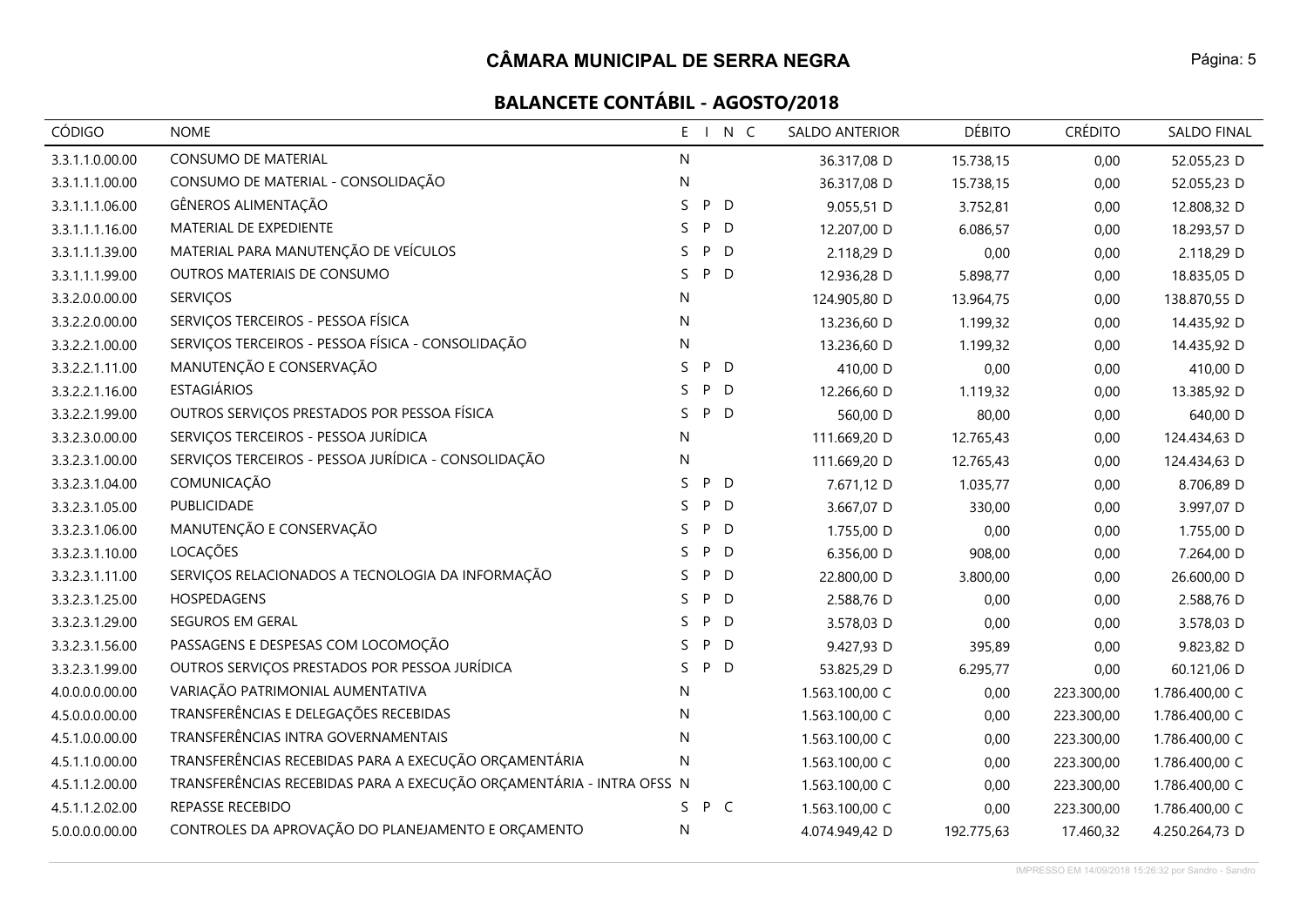| CÓDIGO          | <b>NOME</b>                                       | E I N C                          | SALDO ANTERIOR | <b>DÉBITO</b> | <b>CRÉDITO</b> | <b>SALDO FINAL</b> |
|-----------------|---------------------------------------------------|----------------------------------|----------------|---------------|----------------|--------------------|
| 5.2.0.0.0.00.00 | ORÇAMENTO APROVADO                                | N                                | 4.074.949,42 D | 192.775,63    | 17.460,32      | 4.250.264,73 D     |
| 5.2.2.0.0.00.00 | FIXAÇÃO DA DESPESA                                | N                                | 4.074.949,42 D | 192.775,63    | 17.460,32      | 4.250.264,73 D     |
| 5.2.2.1.0.00.00 | DOTAÇÃO ORÇAMENTÁRIA                              | N                                | 2.679.600,00 D | 0,00          | 0,00           | 2.679.600,00 D     |
| 5.2.2.1.1.00.00 | DOTAÇÃO INICIAL                                   | N                                | 2.679.600,00 D | 0,00          | 0,00           | 2.679.600,00 D     |
| 5.2.2.1.1.01.00 | CRÉDITO INICIAL                                   | O D 7<br>S.                      | 2.679.600,00 D | 0,00          | 0,00           | 2.679.600,00 D     |
| 5.2.2.9.0.00.00 | OUTROS CONTROLES DA DESPESA ORÇAMENTÁRIA          | N                                | 1.395.349,42 D | 192.775,63    | 17.460,32      | 1.570.664,73 D     |
| 5.2.2.9.2.00.00 | <b>EMPENHOS POR EMISSÃO</b>                       | N                                | 1.395.349,42 D | 192.775,63    | 17.460,32      | 1.570.664,73 D     |
| 5.2.2.9.2.01.00 | EXECUÇÃO DA DESPESA POR NOTA DE EMPENHO           | N                                | 1.395.349,42 D | 192.775,63    | 17.460,32      | 1.570.664,73 D     |
| 5.2.2.9.2.01.01 | EMISSÃO DE EMPENHOS                               | S.<br>O D 9                      | 1.438.286,58 D | 192.775,63    | 0,00           | 1.631.062,21 D     |
| 5.2.2.9.2.01.03 | (-)ANULAÇÃO DE EMPENHOS                           | S.<br>O C 11                     | 42.937,16 C    | 0,00          | 17.460,32      | 60.397,48 C        |
| 6.0.0.0.0.00.00 | CONTROLES DA EXECUÇÃO DO PLANEJAMENTO E ORÇAMENTO | N                                | 4.074.949,42 C | 859.642,51    | 1.034.957,82   | 4.250.264,73 C     |
| 6.2.0.0.0.00.00 | EXECUÇÃO DO ORÇAMENTO                             | N                                | 4.074.949,42 C | 859.642,51    | 1.034.957,82   | 4.250.264,73 C     |
| 6.2.2.0.0.00.00 | EXECUÇÃO DA DESPESA                               | N                                | 4.074.949,42 C | 859.642,51    | 1.034.957,82   | 4.250.264,73 C     |
| 6.2.2.1.0.00.00 | DISPONIBILIDADES DE CRÉDITO                       | N                                | 2.679.600,00 C | 526.209,07    | 526.209,07     | 2.679.600,00 C     |
| 6.2.2.1.1.00.00 | CRÉDITO DISPONÍVEL                                | O C 7<br>S.                      | 1.284.250,58 C | 192.775,63    | 17.460,32      | 1.108.935,27 C     |
| 6.2.2.1.3.00.00 | CRÉDITO UTILIZADO                                 | N                                | 1.395.349,42 C | 333.433,44    | 508.748,75     | 1.570.664,73 C     |
| 6.2.2.1.3.01.00 | CRÉDITO EMPENHADO A LIQUIDAR                      | O C 27<br>S.                     | 189.269,52 C   | 177.159,78    | 195.579,74     | 207.689,48 C       |
| 6.2.2.1.3.03.00 | CRÉDITO EMPENHADO LIQUIDADO A PAGAR               | O C 27<br>S.                     | 145.971,31 C   | 153.469,55    | 162.503,57     | 155.005,33 C       |
| 6.2.2.1.3.04.00 | CRÉDITO EMPENHADO LIQUIDADO - PAGO                | O C 27<br>S.                     | 1.060.108,59 C | 2.804,11      | 150.665,44     | 1.207.969,92 C     |
| 6.2.2.9.0.00.00 | OUTROS CONTROLES DA DESPESA ORÇAMENTÁRIA          | N                                | 1.395.349,42 C | 333.433,44    | 508.748,75     | 1.570.664,73 C     |
| 6.2.2.9.2.00.00 | EMISSÃO DE EMPENHO                                | N                                | 1.395.349,42 C | 333.433,44    | 508.748,75     | 1.570.664,73 C     |
| 6.2.2.9.2.01.00 | EMPENHOS POR NOTA DE EMPENHO                      | N                                | 1.395.349,42 C | 333.433,44    | 508.748,75     | 1.570.664,73 C     |
| 6.2.2.9.2.01.01 | <b>EMPENHOS A LIQUIDAR</b>                        | C <sub>28</sub><br>S.<br>$\circ$ | 189.269,52 C   | 177.159,78    | 195.579,74     | 207.689,48 C       |
| 6.2.2.9.2.01.03 | EMPENHOS LIQUIDADOS A PAGAR                       | O C 29<br>S.                     | 145.971,31 C   | 153.469,55    | 162.503,57     | 155.005,33 C       |
| 6.2.2.9.2.01.04 | <b>EMPENHOS LIQUIDADOS PAGOS</b>                  | O C 16<br>S.                     | 1.060.108,59 C | 2.804,11      | 150.665,44     | 1.207.969,92 C     |
| 7.0.0.0.0.00.00 | <b>CONTROLES DEVEDORES</b>                        | N                                | 8.611.590,34 D | 449.369,56    | 2.804,11       | 9.058.155,79 D     |
| 7.1.0.0.0.00.00 | ATOS POTENCIAIS                                   | N                                | 278.228,40 D   | 42.421,28     | 0,00           | 320.649,68 D       |
| 7.1.2.0.0.00.00 | ATOS POTENCIAIS PASSIVO                           | N                                | 278.228,40 D   | 42.421,28     | 0,00           | 320.649,68 D       |
| 7.1.2.3.0.00.00 | OBRIGAÇÕES CONTRATUAIS                            | N                                | 278.228,40 D   | 42.421,28     | 0,00           | 320.649,68 D       |
| 7.1.2.3.1.00.00 | OBRIGAÇÕES CONTRATUAIS - CONSOLIDAÇÃO             | N                                | 278.228,40 D   | 42.421,28     | 0,00           | 320.649,68 D       |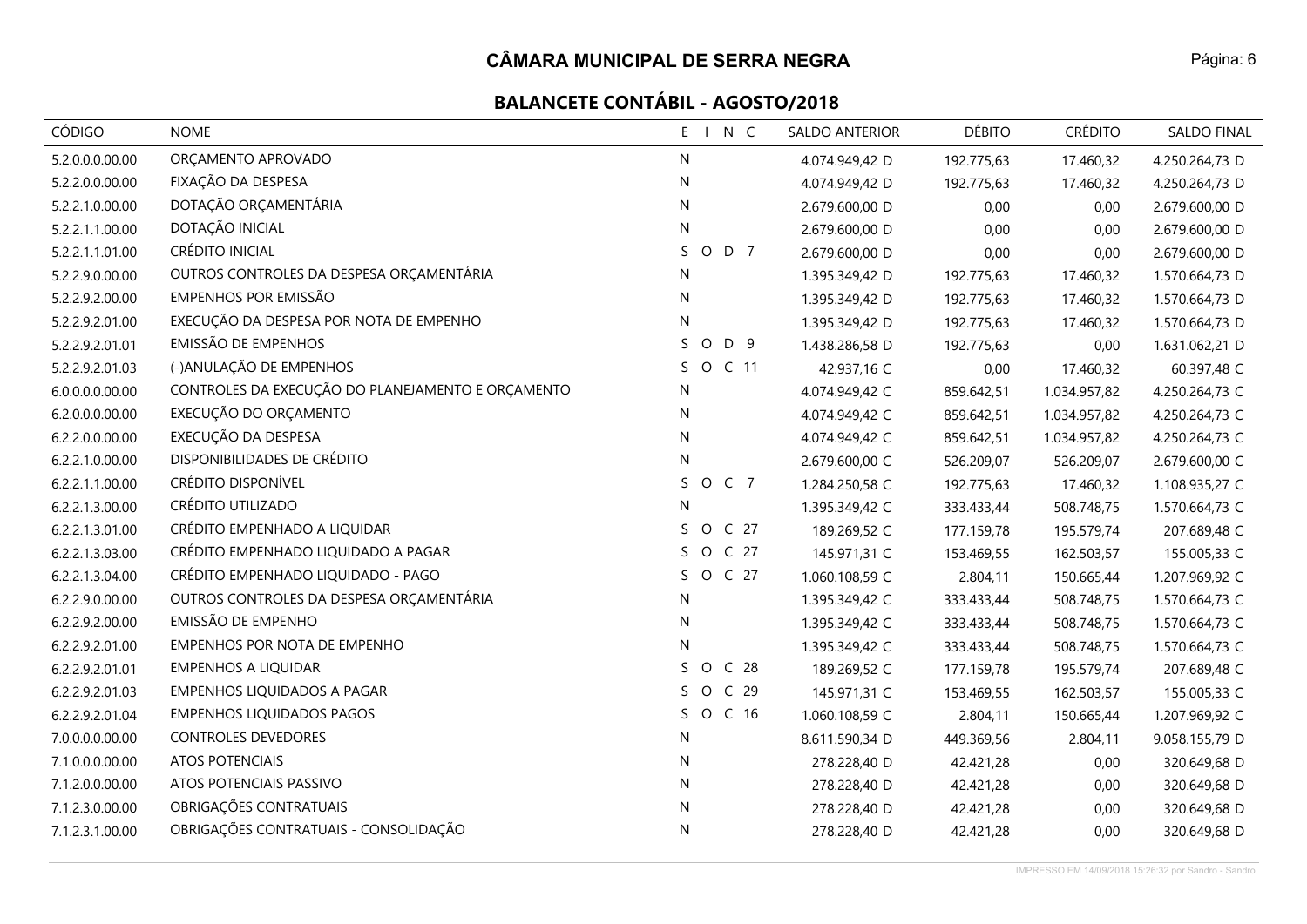| CÓDIGO          | <b>NOME</b>                                                               | E I N C                               | <b>SALDO ANTERIOR</b> | <b>DÉBITO</b> | <b>CRÉDITO</b> | SALDO FINAL    |
|-----------------|---------------------------------------------------------------------------|---------------------------------------|-----------------------|---------------|----------------|----------------|
| 7.1.2.3.1.02.00 | CONTRATOS DE SERVIÇOS                                                     | S C D                                 | 169.128,60 D          | 42.421,28     | 0,00           | 211.549,88 D   |
| 7.1.2.3.1.04.00 | CONTRATOS DE FORNECIMENTO DE BENS                                         | $C$ D<br>S.                           | 109.099,80 D          | 0,00          | 0,00           | 109.099,80 D   |
| 7.2.0.0.0.00.00 | ADMINISTRAÇÃO FINANCEIRA                                                  | N                                     | 6.922.300,00 D        | 223.300,00    | 0,00           | 7.145.600,00 D |
| 7.2.1.0.0.00.00 | DISPONIBILIDADES POR DESTINAÇÃO                                           | N                                     | 1.563.100,00 D        | 223.300,00    | 0,00           | 1.786.400,00 D |
| 7.2.1.1.0.00.00 | CONTROLE DA DISPONIBILIDADE DE RECURSOS                                   | $\mathsf{N}$                          | 1.563.100,00 D        | 223.300,00    | 0,00           | 1.786.400,00 D |
| 7.2.1.1.1.00.00 | RECURSOS ORDINÁRIOS                                                       | $C$ D<br>S.                           | 1.563.100,00 D        | 223.300,00    | 0,00           | 1.786.400,00 D |
| 7.2.2.0.0.00.00 | PROGRAMAÇÃO FINANCEIRA                                                    | N                                     | 5.359.200,00 D        | 0,00          | 0,00           | 5.359.200,00 D |
| 7.2.2.1.0.00.00 | CRONOGRAMA MENSAL DE DESEMBOLSO                                           | N                                     | 5.359.200,00 D        | 0,00          | 0,00           | 5.359.200,00 D |
| 7.2.2.1.1.00.00 | PROGRAMAÇÃO DE DESEMBOLSO MENSAL ORÇAMENTÁRIO                             | N                                     | 5.359.200,00 D        | 0,00          | 0,00           | 5.359.200,00 D |
| 7.2.2.1.1.01.00 | CONTROLE DE DESEMBOLSO MENSAL - DESPESAS ORÇAMENTÁRIAS                    | N                                     | 2.679.600,00 D        | 0,00          | 0,00           | 2.679.600,00 D |
| 7.2.2.1.1.01.01 | CRONOGRAMA DE DESEMBOLSO MENSAL - FIXAÇÃO INICIAL                         | C D 12<br>S.                          | 2.679.600,00 D        | 0,00          | 0,00           | 2.679.600,00 D |
| 7.2.2.1.1.02.00 | CONTROLE DE DESEMBOLSO MENSAL - TRANSFERÊNCIAS                            | N                                     | 2.679.600,00 D        | 0,00          | 0,00           | 2.679.600,00 D |
| 7.2.2.1.1.02.01 | CRONOGRAMA DE DESEMBOLSO MENSAL - TRANSFERÊNCIAS FINANCEIRAS A R S C D 33 |                                       | 2.679.600,00 D        | 0,00          | 0,00           | 2.679.600,00 D |
| 7.9.0.0.0.00.00 | <b>OUTROS CONTROLES</b>                                                   | N                                     | 1.411.061,94 D        | 183.648,28    | 2.804,11       | 1.591.906,11 D |
| 7.9.5.0.0.00.00 | CONTRAPARTIDA DE CONTROLES ESPECÍFICOS TCESP                              | $\mathsf{N}$                          | 204.982,04 D          | 23.948,82     | 0,00           | 228.930,86 D   |
| 7.9.5.3.0.00.00 | CONTRAPARTIDA DE ADIANTAMENTOS CONCEDIDOS - SUPRIMENTO DE FUNDC S C D     |                                       | 36.400,00 D           | 3.200,00      | 0,00           | 39.600,00 D    |
| 7.9.5.5.0.00.00 | CONTRAPARTIDA DO CONTROLE FINANCEIRO POR DOTAÇÃO ORÇAMENTÁRIA I S C D     |                                       | 168.582,04 D          | 20.748,82     | 0,00           | 189.330,86 D   |
| 7.9.6.0.0.00.00 | CONTROLE DAS DESPESAS ORÇAMENTÁRIAS                                       | N                                     | 1.206.079,90 D        | 159.699,46    | 2.804,11       | 1.362.975,25 D |
| 7.9.6.1.0.00.00 | CONTROLE FINANCEIRO DAS DESPESAS ORÇAMENTÁRIAS DO EXERCÍCIO POR N N       |                                       | 1.206.079,90 D        | 159.699,46    | 2.804,11       | 1.362.975,25 D |
| 7.9.6.1.1.00.00 | <b>EMPENHOS LIQUIDADOS</b>                                                | S C D 27                              | 1.229.851,97 D        | 159.699,46    | 0,00           | 1.389.551,43 D |
| 7.9.6.1.9.00.00 | (-) SALDO DE ADIANTAMENTO NÃO UTILIZADO                                   | S C C 27                              | 23.772,07 C           | 0,00          | 2.804,11       | 26.576,18 C    |
| 8.0.0.0.0.00.00 | <b>CONTROLES CREDORES</b>                                                 | N                                     | 8.611.590,34 C        | 950.876,24    | 1.397.441,69   | 9.058.155,79 C |
| 8.1.0.0.0.00.00 | EXECUÇÃO DOS ATOS POTENCIAIS                                              | N                                     | 278.228,40 C          | 20.907,30     | 63.328,58      | 320.649,68 C   |
| 8.1.2.0.0.00.00 | EXECUÇÃO DOS ATOS POTENCIAIS PASSIVOS                                     | N.                                    | 278.228,40 C          | 20.907,30     | 63.328,58      | 320.649,68 C   |
| 8.1.2.3.0.00.00 | EXECUÇÃO DE OBRIGAÇÕES CONTRATUAIS                                        | N                                     | 278.228,40 C          | 20.907,30     | 63.328,58      | 320.649,68 C   |
| 8.1.2.3.1.00.00 | EXECUÇÃO DE OBRIGAÇÕES - CONSOLIDAÇÃO                                     | N                                     | 278.228,40 C          | 20.907,30     | 63.328,58      | 320.649,68 C   |
| 8.1.2.3.1.02.00 | CONTRATOS DE SERVIÇOS                                                     | N                                     | 169.128,60 C          | 10.395,47     | 52.816,75      | 211.549,88 C   |
| 8.1.2.3.1.02.01 | A EXECUTAR                                                                | C <sub>25</sub><br>S.<br>$\mathsf{C}$ | 90.856,32 C           | 10.395,47     | 42.421,28      | 122.882,13 C   |
| 8.1.2.3.1.02.02 | <b>EXECUTADOS</b>                                                         | S C C 25                              | 78.272,28 C           | 0,00          | 10.395,47      | 88.667,75 C    |
| 8.1.2.3.1.04.00 | CONTRATOS DE FORNECIMENTO DE BENS                                         | N                                     | 109.099,80 C          | 10.511,83     | 10.511,83      | 109.099,80 C   |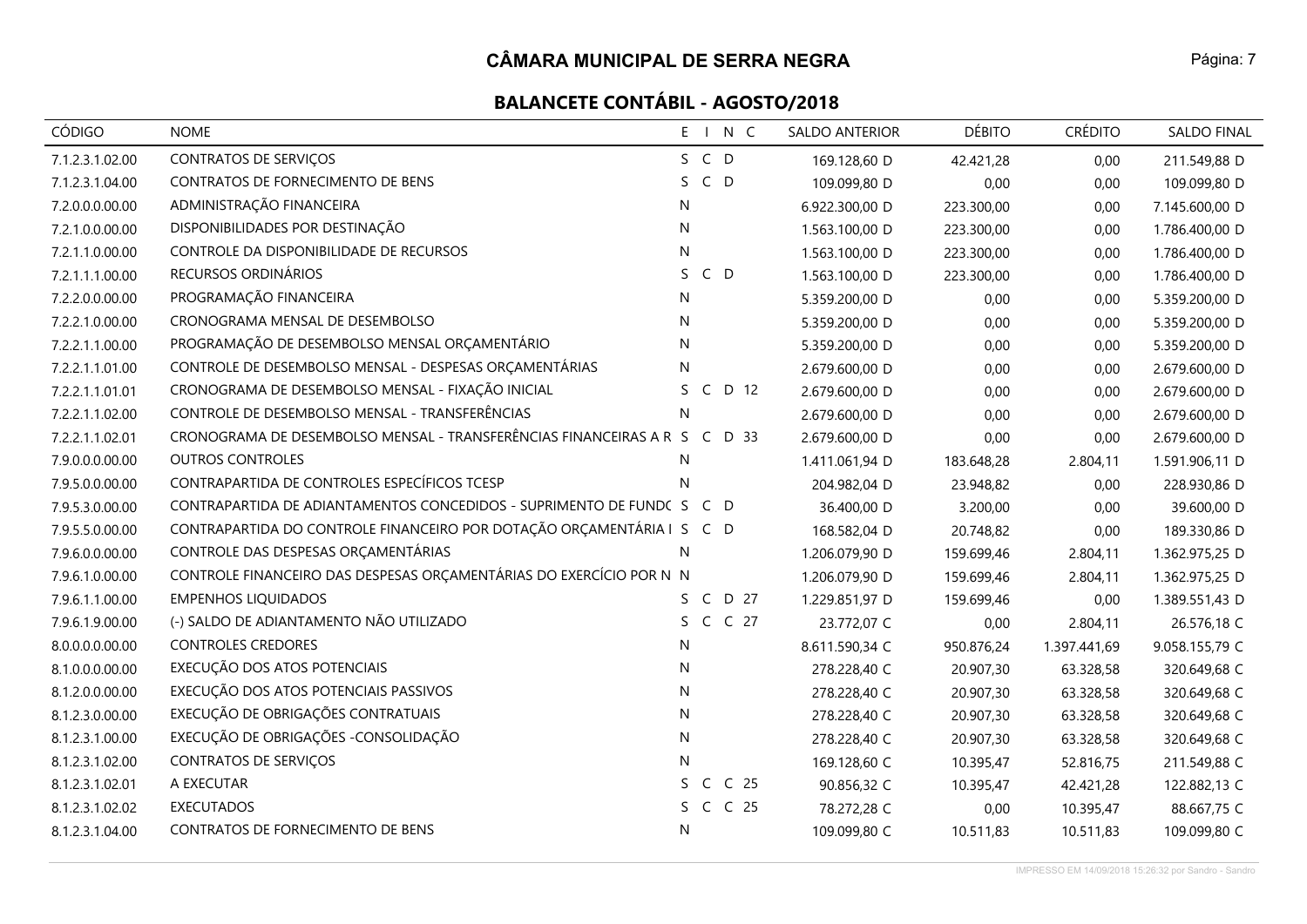| <b>CÓDIGO</b>   | <b>NOME</b>                                                               | E I N C                               | <b>SALDO ANTERIOR</b> | <b>DÉBITO</b> | <b>CRÉDITO</b> | <b>SALDO FINAL</b> |
|-----------------|---------------------------------------------------------------------------|---------------------------------------|-----------------------|---------------|----------------|--------------------|
| 8.1.2.3.1.04.01 | A EXECUTAR                                                                | S C C 25                              | 69.678,00 C           | 10.511,83     | 0,00           | 59.166,17 C        |
| 8.1.2.3.1.04.02 | <b>EXECUTADOS</b>                                                         | C C 25<br>S.                          | 39.421,80 C           | 0,00          | 10.511,83      | 49.933,63 C        |
| 8.2.0.0.0.00.00 | EXECUÇÃO DA ADMINISTRAÇÃO FINANCEIRA                                      | N                                     | 6.922.300,00 C        | 751.029,82    | 974.329,82     | 7.145.600,00 C     |
| 8.2.1.0.0.00.00 | EXECUÇÃO DAS DISPONIBILIDADES POR DESTINAÇÃO                              | N                                     | 1.563.100,00 C        | 527.729,82    | 751.029,82     | 1.786.400,00 C     |
| 8.2.1.1.0.00.00 | EXECUÇÃO DA DISPONIBILIDADE DE RECURSOS                                   | N                                     | 1.563.100,00 C        | 527.729,82    | 751.029,82     | 1.786.400,00 C     |
| 8.2.1.1.1.00.00 | DISPONIBILIDADE POR DESTINAÇÃO DE RECURSOS                                | N                                     | 167.750,58 C          | 192.775,63    | 240.760,32     | 215.735,27 C       |
| 8.2.1.1.1.01.00 | RECURSOS DISPONÍVEIS PARA O EXERCÍCIO                                     | S C C 1                               | 167.750,58 C          | 192.775,63    | 240.760,32     | 215.735,27 C       |
| 8.2.1.1.2.00.00 | DISPONIBILIDADE POR DESTINAÇÃO DE RECURSOS COMPROMETIDA POR EMPEI N       |                                       | 189.269,52 C          | 177.159,78    | 195.579,74     | 207.689,48 C       |
| 8.2.1.1.2.01.00 | DISPONIBILIDADE POR DESTINAÇÃO DE RECURSOS COMPROMETIDA POR EMPEI S C C 1 |                                       | 189.269,52 C          | 177.159,78    | 195.579,74     | 207.689,48 C       |
| 8.2.1.1.3.00.00 | DISPONIBILIDADE POR DESTINAÇÃO DE RECURSOS COMPROMETIDA POR LIQUII N      |                                       | 167.525,05 C          | 154.990,30    | 162.503,57     | 175.038,32 C       |
| 8.2.1.1.3.01.00 | COMPROMETIDA POR LIQUIDAÇÃO                                               | S C C 1                               | 145.971,31 C          | 132.720,73    | 141.754,75     | 155.005,33 C       |
| 8.2.1.1.3.02.00 | COMPROMETIDA POR CONSIGNAÇÕES/RETENÇÕES                                   | S C C 1                               | 21.553,74 C           | 22.269,57     | 20.748,82      | 20.032,99 C        |
| 8.2.1.1.4.00.00 | DISPONIBILIDADE POR DESTINAÇÃO DE RECURSOS DO EXERCÍCIO UTILIZADA         | S C C 1                               | 1.038.554,85 C        | 2.804,11      | 152.186,19     | 1.187.936,93 C     |
| 8.2.2.0.0.00.00 | EXECUÇÃO DA PROGRAMAÇÃO FINANCEIRA                                        | N                                     | 5.359.200,00 C        | 223.300,00    | 223.300,00     | 5.359.200,00 C     |
| 8.2.2.1.0.00.00 | CRONOGRAMA DE EXECUÇÃO MENSAL DE DESEMBOLSO                               | N                                     | 5.359.200,00 C        | 223.300,00    | 223.300,00     | 5.359.200,00 C     |
| 8.2.2.1.1.00.00 | EXECUÇÃO DO CRONOGRAMA DE DESEMBOLSO MENSAL ORÇAMENTÁRIO                  | N                                     | 5.359.200,00 C        | 223.300,00    | 223.300,00     | 5.359.200,00 C     |
| 8.2.2.1.1.01.00 | PROGRAMAÇÃO DE DESEMBOLSO MENSAL - DESPESAS ORÇAMENTÁRIAS                 | N                                     | 2.679.600,00 C        | 0,00          | 0,00           | 2.679.600,00 C     |
| 8.2.2.1.1.01.01 | PROGRAMAÇÃO DE DESEMBOLSO MENSAL - DESPESAS ORÇAMENTÁRIAS - A RE S C C 12 |                                       | 2.679.600,00 C        | 0,00          | 0,00           | 2.679.600,00 C     |
| 8.2.2.1.1.02.00 | PROGRAMAÇÃO DE DESEMBOLSO MENSAL - TRANSFERÊNCIAS                         | N.                                    | 2.679.600,00 C        | 223.300,00    | 223.300,00     | 2.679.600,00 C     |
| 8.2.2.1.1.02.01 | PROGRAMAÇÃO DE DESEMBOLSO MENSAL - TRANSFERÊNCIAS - A RECEBER             | S C C 33                              | 1.116.500,00 C        | 223.300,00    | 0,00           | 893.200,00 C       |
| 8.2.2.1.1.02.02 | PROGRAMAÇÃO DE DESEMBOLSO MENSAL - TRANSFERÊNCIAS - RECEBIDA              | S C C 33                              | 1.563.100,00 C        | 0,00          | 223.300,00     | 1.786.400,00 C     |
| 8.9.0.0.0.00.00 | <b>OUTROS CONTROLES</b>                                                   | N.                                    | 1.411.061,94 C        | 178.939,12    | 359.783,29     | 1.591.906,11 C     |
| 8.9.5.0.0.00.00 | CONTROLES ESPECÍFICOS TCESP                                               | N                                     | 204.982,04 C          | 25.469,57     | 49.418,39      | 228.930,86 C       |
| 8.9.5.3.0.00.00 | CONTROLE DE ADIANTAMENTOS CONCEDIDOS/SUPRIMENTO DE FUNDOS                 | N                                     | 36.400,00 C           | 3.200,00      | 6.400,00       | 39.600,00 C        |
| 8.9.5.3.1.00.00 | ADIANTAMENTOS CONCEDIDOS                                                  | S C C 19                              | 3.200,00 C            | 3.200,00      | 3.200,00       | 3.200,00 C         |
| 8.9.5.3.2.00.00 | BAIXA DE ADIANTAMENTOS - VALOR UTILIZADO                                  | C <sub>20</sub><br>$\mathsf{C}$<br>S. | 9.427,93 C            | 0,00          | 395,89         | 9.823,82 C         |
| 8.9.5.3.3.00.00 | BAIXA DE ADIANTAMENTOS - VALOR DEVOLVIDO                                  | S C C 21                              | 23.772,07 C           | 0,00          | 2.804,11       | 26.576,18 C        |
| 8.9.5.5.0.00.00 | CONTROLE FINANCEIRO DAS CONSIGNAÇÕES POR DOTAÇÃO ORÇAMENTÁRIA             | N                                     | 168.582,04 C          | 22.269,57     | 43.018,39      | 189.330,86 C       |
| 8.9.5.5.1.00.00 | CONSIGNAÇÕES A PAGAR                                                      | S C C 27                              | 21.553,74 C           | 22.269,57     | 20.748,82      | 20.032,99 C        |
| 8.9.5.5.2.00.00 | CONSIGNAÇÕES PAGAS                                                        | S C C 27                              | 147.028,30 C          | 0,00          | 22.269,57      | 169.297,87 C       |